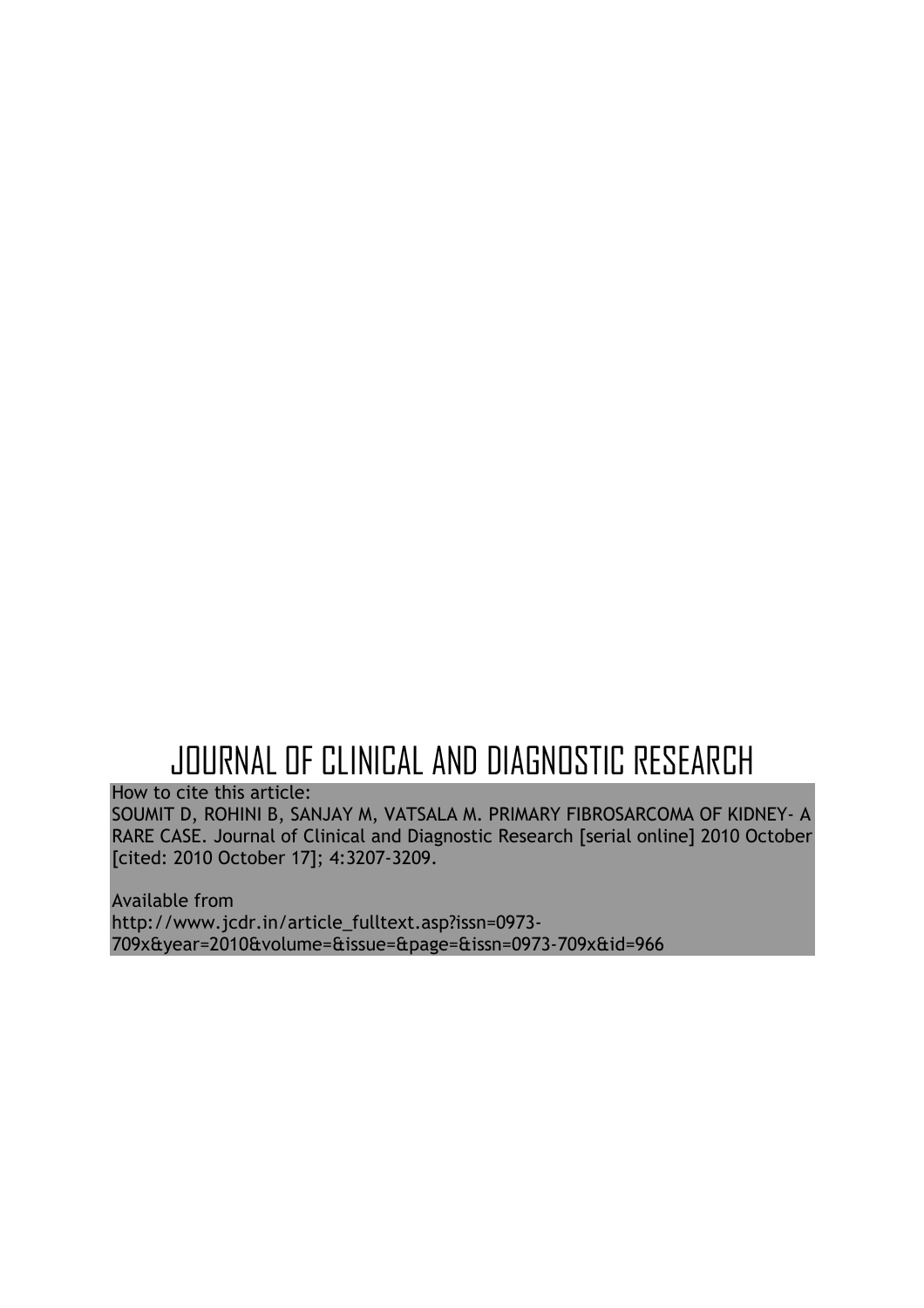## CASE REPORT

# **Primary Fibrosarcoma Of Kidney- A Rare Case**

SOUMIT D\*, ROHINI B\*\*, SANJAY M\*\*\*, VATSALA M\*\*\*\*

### **ABSTRACT**

Primary Fibrosarcoma of the kidney is a very rare tumour.<sup>[1,2]</sup> We report here, a case of a 55 year old man, presenting with a gradually progressive left loin swelling and weakness.

#### Key Words: Fibrosarcoma, kidney, tumour.

\_\_\_\_\_\_\_\_\_\_\_\_\_\_\_\_\_\_\_\_\_\_\_\_\_\_\_\_ \*MBBS; \*\*MBBS; \*\*\*MBBS; \*\*\*\*MD, F.I.C Path, M.A.M.S, M.N.A.Sc, Department of Pathology, M.L.N. Medical college, Allahabad, Uttar Pradesh, India. Corresponding Author: Soumit Dey

Introduction

A majority of the renal malignancies are either renal cell carcinomas or transitional cell carcinomas. Primary Fibrosarcoma of the kidney is a very rare tumour, which may be confused with leiomyosarcoma or sarcomatoid renal cell carcinoma. Immunohistochemistry for cytokeratin, vimentin and desmin helps to categorise the lesions. The rarity of the lesion and the aggressive nature of Primary fibrosarcoma of the kidney prompted us to write this case report.

#### Case Report

A 55-year-old male, non smoker and nonalcoholic presented to the OPD with complaints of anorexia, weight loss, a left loin mass and pain in the lumbar region. The lump had gradually increased in size. On examination, the patient had marked pallor. There was no other significant finding on general examination. Per abdomen examination revealed a mass in the left lumbar region, which was firm to hard in consistency. The liver and spleen were not palpable. The kidney function tests revealed microscopic haematuria. Ultrasonography and contrast enhanced computer tomography of the abdomen showed a lobulated, heterogeneously enhancing soft tissue mass, measuring 22 X 12 cm in the left kidney, extending upto the splenic hilum, infiltrating the psoas muscle,

Department of Pathology, M.L.N. Medical college, Allahabad. Phone number- 09451856512 Email address- drsoumitdey@gmail.com

encasing the left renal artery and invading the left renal vein. A clinical diagnosis of renal cell carcinoma was thus made. The patient underwent left radical nephrectomy and splenectomy.



[Table/Fig 1]: Gross: Specimen of the left kidney, enlarged measuring 22 × 12 × 10 cm. with **bosselated** external surface.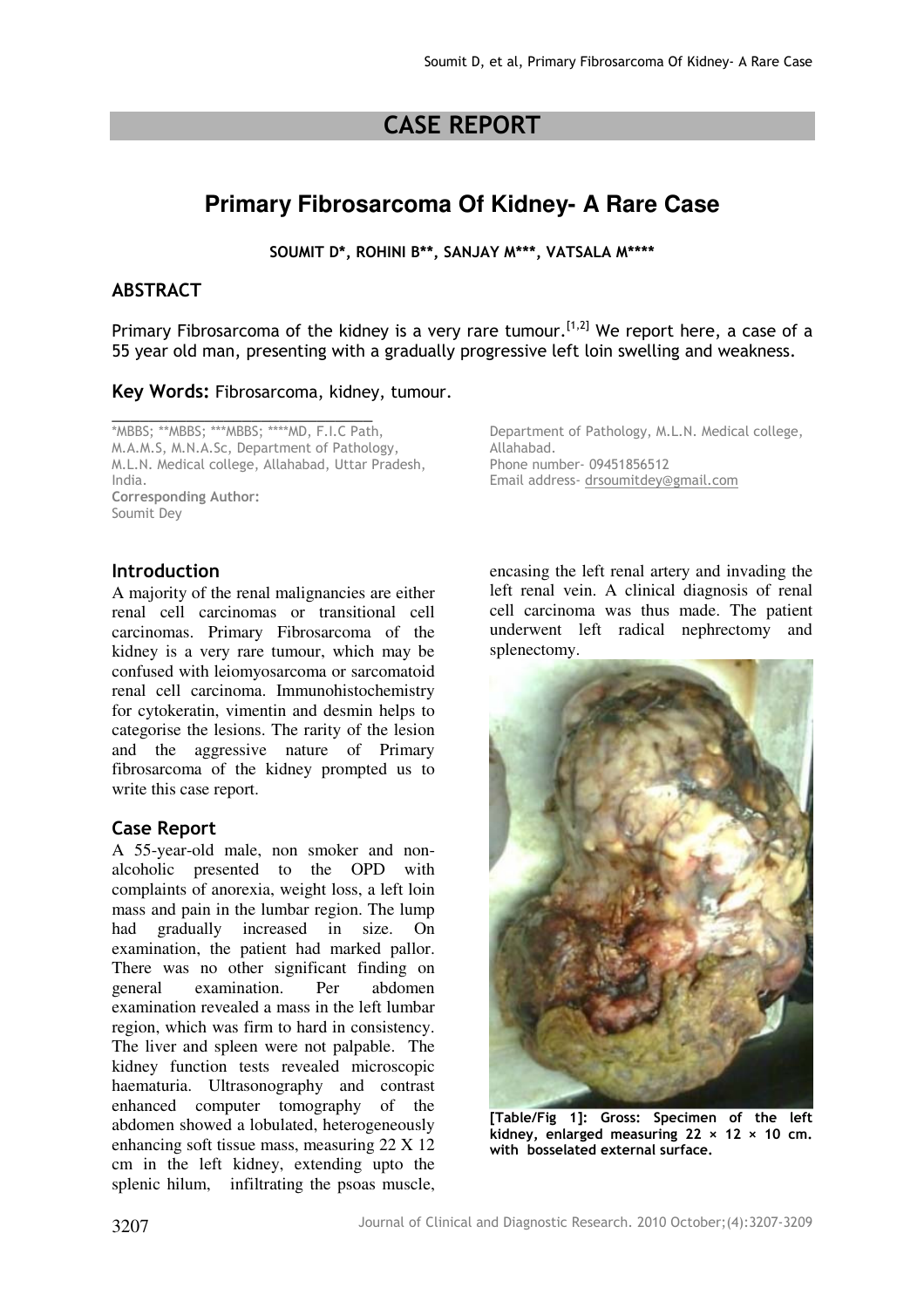We received the specimen of the left kidney which was enlarged and measured  $22 \times 12 \times$ 10 cm [Table/Fig 1] . The external surface was bosselated and partially encapsulated. The cut surface showed a lobulated firm grayish-white tumour, involving almost the whole kidney and reaching up to the capsule. The ureter was uninvolved.



[Table/Fig 2]: Photomicrograph showing spindle shaped cells arranged in Herring bone pattern (H & E, x10).

Microscopic examination showed a partially encapsulated tumour tissue comprising of spindle cells in the fascicular arrangement [Table/Fig 2]. The cells were spindle to round shaped, having ill-defined, scant to moderate eosinophilic cytoplasm. The nuclei were spindle to oval shaped, with moderate anisonucleosis, having irregular nuclear membranes and irregularly distributed chromatin [Table/Fig 3].



[Table/Fig 3]: Photomicrograph showing spindle to round cells having ill-defined, scant to moderate eosinophilic cytoplasm with nuclei showing moderate anisonucleosis having irregular nuclear membrane and irregularly distributed chromatin (H & E, x40).

Based on the morphological findings, a differential diagnosis of sarcomatoid Renal cell carcinoma (RCC) and Primary fibrosarcoma of the kidney were considered. Following this, immunohistochemistry was done with a panel of markers including Pan Cytokeratin, Desmin and Vimentin. The tumour cells were negative for most of the markers, except for Vimentin [Table/Fig 4], which was diffusely positive in most of the tumour cells. Based on the morphological and the immunohistochemical findings, a final diagnosis of Fibrosarcoma of the kidney was made.



[Table/Fig 4]: Immunohistochemistry photomicrograph showing strong cytoplasmic positivity for vimentin in the spindle shaped cells.

The patient made an uneventful recovery from the surgery and received postoperative radiotherapy. Thereafter, the patient was lost to follow up.

## **Discussion**

Primary sarcoma of the kidney is very rare and it constitutes about 1-3% of all renal tumours.[1],[2] Histopathologically, renal sarcomas are malignant mesenchymal tumours of the kidney, of which leiomyosarcomas are more common and primary fibrosarcomas of the kidney are very rare. Some reported cases actually represented sarcomatoid RCC. Presently, with modern improved histochemical techniques, pathologists are able to separate the actual cases of primary fibrosarcoma of the kidney from sarcomatoid renal cell carcinomas. Cavaliere *et al.* found a single case in a 10-year survey of priming renal sarcomas and Grignon *et al* found a single case in a study of 17 cases of primary sarcomas of the kidney.<sup>[3]</sup>,<sup>[4]</sup> They can be